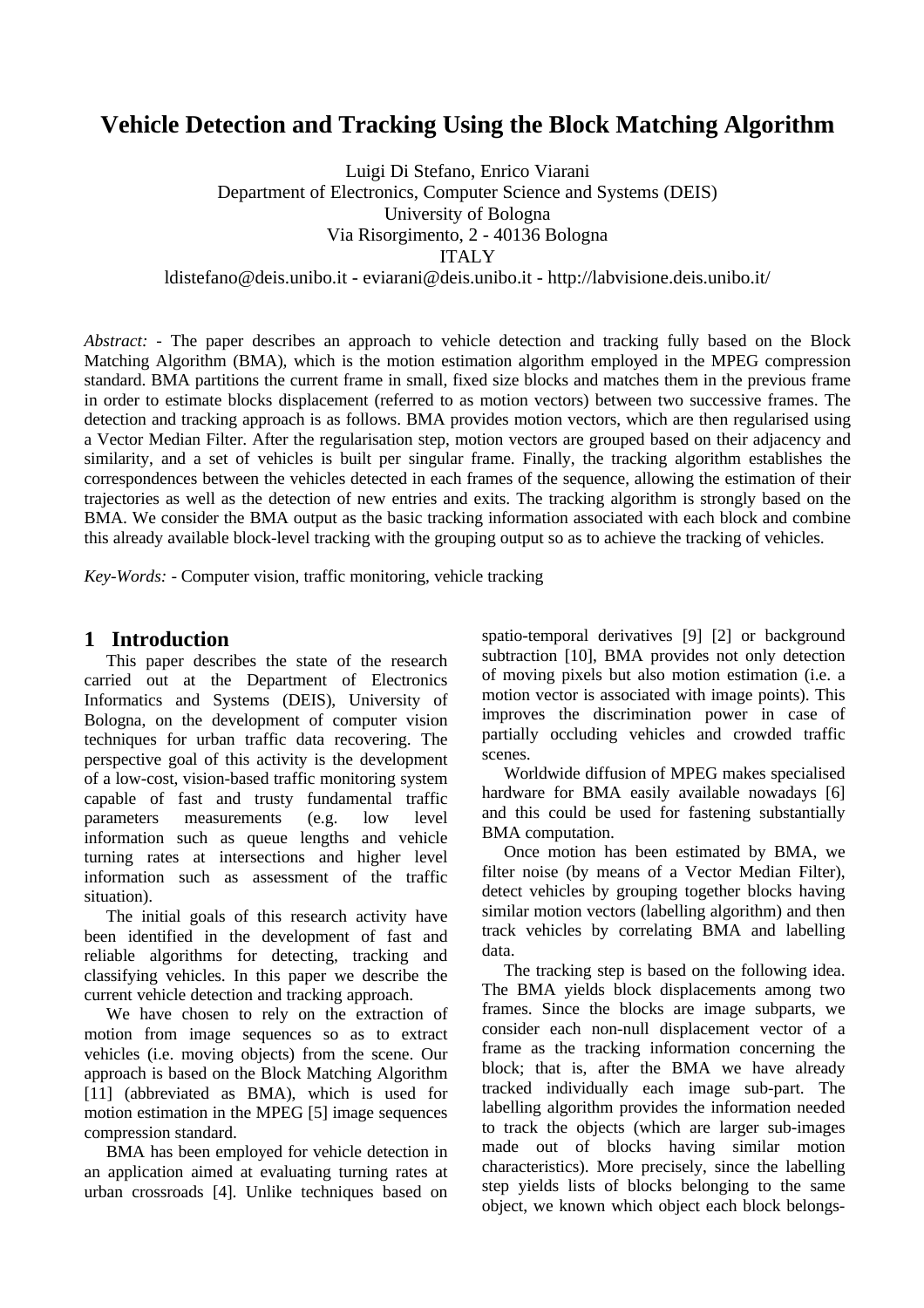to, and, based on BMA output, where each block is coming from. By merging the BMA and the labelling outputs we are able to track objects.

As for other tracking approaches, some forecasts the position of the vehicle for the future frame and then assigns it a "link" with an object in the previous one, based on centroid nearness [4] or object texture similarity [2]. Instead, we look back at the position where this object is coming from, because, thanks to multiple consistent blocks tracking, we have reasonable confidence to find it in a well defined area of the previous frame.

Since vehicle's position, displacement, speed and sizes provided by BMA are the only "features" used in our tracking algorithm we consider it as fully BMA-based.

## **2 The Block Matching Algorithm**

BMA consists in partitioning each frame of a given sequence into square blocks of a fixed size (in pixel: 6x6 or 8x8 or...) and detecting blocks displacement between the actual frame and the previous one, searching inside a given scan area. It provides a field of displacement vectors (DVF) associated with. Each block encloses a part of the image and is a matrix containing the grey tones of that image part. What we have to do is estimating each block position in the previous frame in order to calculate displacements and speeds (knowing *Dt* between frames). Each block defines in the previous frame, a "scan area", centered in the block center.

The block is shifted pixel-by-pixel inside the scan area, calculating a match measure at each shift position. The comparison is aimed at determining the pixel set most similar to the block between its possible positions in the scan area. Among these positions, the scan area subpart defined by its center, will be the matrix with the best match measure. The similarity between blocks can be evaluated on the basis of several matching measures [11], among which we have adopted the Normalised Cross-Correlation Function:

$$
NCCF = \frac{\sum_{i,j} [P(i,j) \cdot q(i,j)]}{\sqrt{\left[\sum_{i,j} P^2(i,j)\right] \cdot \left[\sum_{i,j} q^2(i,j)\right]}}
$$
(1)

where ":" represents the product between the corresponding elements of matrixes "*q*" and "*P*", and indexes *i,j* rolls all over the matrix size.

The size of the scan area should account for the highest possible block displacement between two frames. However, since computation time largely depends on this size, it is convenient to keep it as small as possible. The matching process yields a displacement vector *V'* between the position of the block in the actual frame and that of the best matching in the previous. In the actual frame, the reflected vector  $V' = V$ , applied in the block center represents the block displacement as well as its tracking information.

The DVF matrix contains a vector per each location. DVF has (*image\_rows/N*)-rows and  $(image\ columns/N$ -columns, were *N* is the number of pixel per each block side and *image\_rows* and *image\_columns* are the pixel size of the original frame. Therefore, the DVF matrix size is smaller than of original image size.

Unfortunately, due to noisy grey tone fluctuations, BMA generates many wrong vectors over static blocks located on the background of the road lane. This is typically handled by biasing the selection of the best matching displacement, towards the null displacement [8]; in particular, a fixed value is subtracted to the mismatch measure calculated for the same position in the previous frame (i.e. the null displacement case). Hence, for those blocks having not a reasonably good matching position within the scan area, the displacement vector will tend to be null.

Yet, with this approach the matching process is still carried out over the whole scan area even though the displacement vector turns out to be null. Instead, we have addressed the problem so as to achieve also a significant computational saving. In fact, we calculate first the correlation of a block with the block in the same position of the previous frame (i.e. null displacement) and compare the result with a fixed threshold: if the correlation is higher than the threshold, then the null displacement vector is chosen for the block; otherwise we proceed by calculating the correlation over the scan area and then searching for its maximum value. By using a relatively low threshold we favour null vectors in low textured static areas; moreover we compute just a single correlation step when the vector turns out to be null. We found that this approach is effective in preventing wrong matches within static areas, yielding at the same time a computational saving for the Block Matching Algorithm which is usually of the order of 90%.

As mentioned in the introduction, BMA is very effective in discriminating between close objects.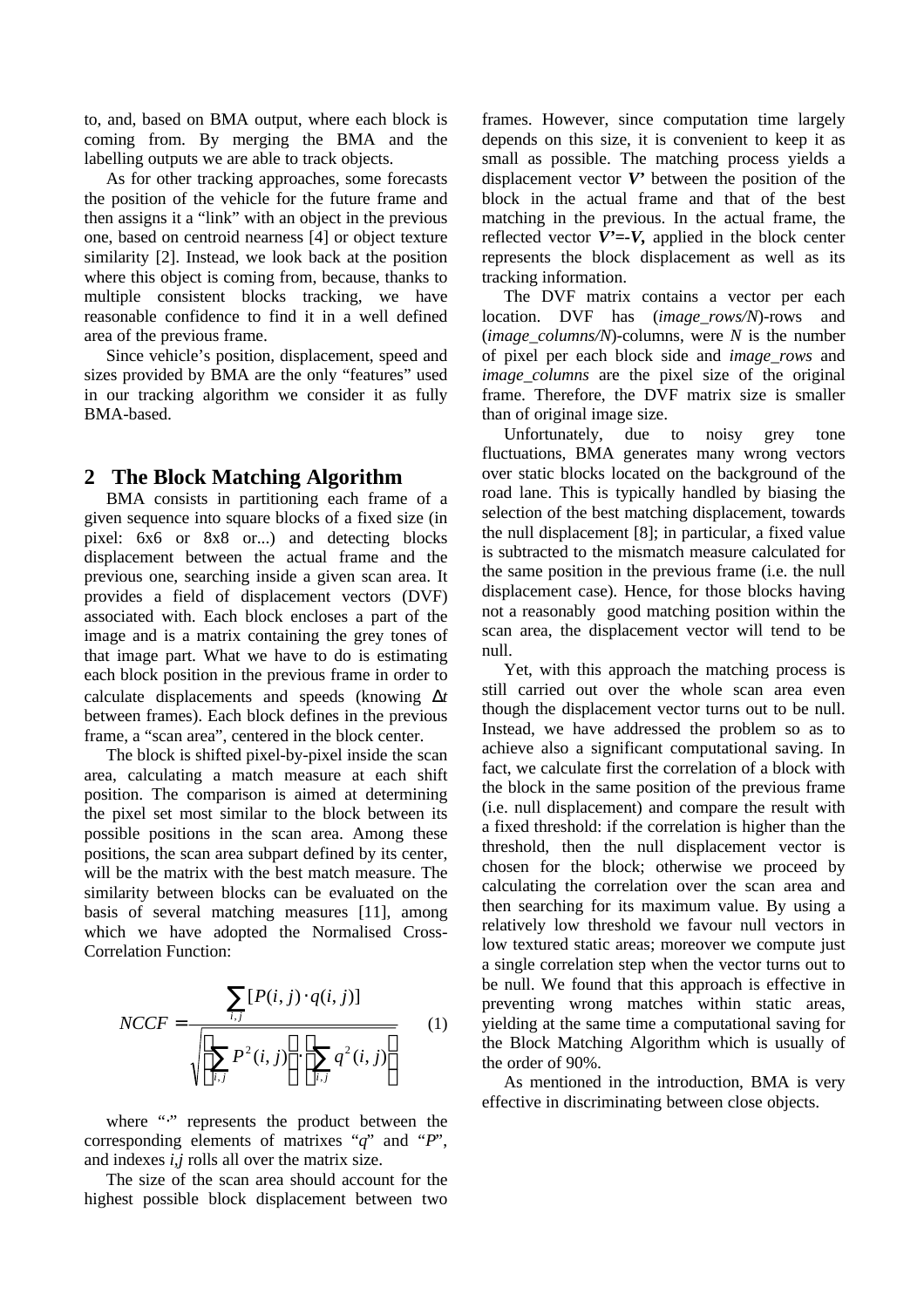

Fig.1 - Two vehicles very close each-other correctly segmented.

This is shown in Fig.1, when two vehicles runs very close. Even though their labels are 8-connected, thanks to the different DVF, it is possible to distinguish the vehicles since they move in a different way: the vehicle above is riding faster than the bottom one. The result are two different labels which correctly represents the real situation.

#### **3 Cleaning the DVF**

The BMA usually produces noisy DVFs due to the unavoidable grey tone fluctuations of moving objects between successive frames as well as to excessive vehicle speed. Noisy vectors may cause significant over-segmentation of vehicles (i.e. splitting of a single vehicle into different objects) during the labelling process (which will be described in Section 4).

Since the noise found in the DVF may be modeled as the presence of outliers into a rather regular vector field, we have chosen to rely on vector median filtering to smooth DVFs. This approach has been employed for regularisation of velocity [1] and optical flow fields [3] as well as DVFs [4].

The median value of a set of *n* scalars is defined as *(n/2)*th element of the ordered set. Evidently, this definition does not embody any straightforward extension to vector-valued signals. However, Astola et. al. have introduced a "median" operator for vector valued signals derived from a bi-exponential two-dimensional probability density function using the maximum likelihood approach [1]. This vector operator has properties very similar to those of the standard median for one-dimensional signals [1]. The vector median operator by [1] is obtained by taking the element of a set of vectors which minimises the sum of the distances from all the other elements, with distances evaluated on the basis of the  $L_2$ -norm: in the  $\Re$ 2 space, this distance between two vectors,  $u(x_u, y_u)$  and  $v(x_v, y_v)$  is given by:

$$
\left\| \vec{u} - \vec{v} \right\|_{L_2} = \sqrt{(x_u - x_v)^2 + (y_u - y_v)^2}
$$
 (2)

In our application of the vector median operator, each displacement vector is replaced by the vector median of the set given by the vector itself and its eight nearest neighbour's displacement vectors. In the distance calculation we consider only non null vectors, that is each non-null vector is turned into the vector median computed on the basis of its nonnull 8-neighbours. This is done to avoid the changing of non-null vectors into null-ones when the neighbourhood is dominated by null vectors. Fig.2 shows an example of the regularisation action provided by the filter.



Fig.2 - Vector median based on an 8-neighbourhood

Regularisation by vector median filtering significantly reduce the noise and produces sets of blocks having more similar displacement vectors



Fig.3 - noisy DVF input (Left), and final VMF output (Right)

Fig.3-Left shows a wrongly recovered vehicle. In Fig.3-Right the DVF has been regularised and the vehicle is correctly detected as a single moving object.

#### **4 The labelling algorithm**

After obtaining the restored DVF, we detect vehicles by grouping together 8-connected clusters of blocks having similar (and non-zero) displacement vectors. Fig.4 shows the eight 8 connected neighbours of a given block *B*.

Fig.4 - Block *B* and its 8-connected neighbours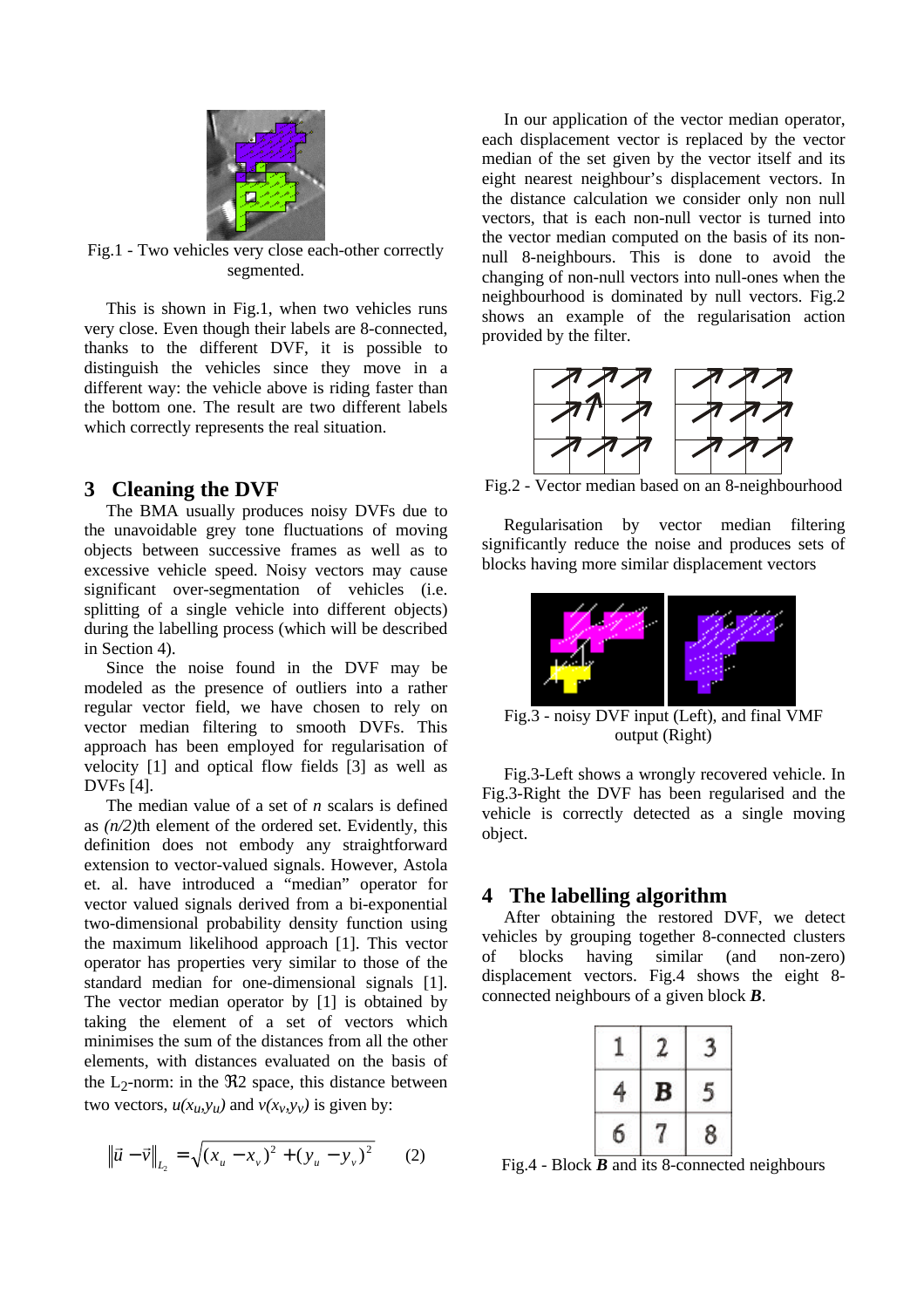The grouping process is basically a sequential, iterative connected components labelling algorithm [7] in which the blocks having non-null displacement play the role of "foreground points" and two blocks are considered neighbours if they are 8-connected and the  $L_2$ -norm of their displacement vectors is less than a threshold, *Th*:

$$
\left\| \vec{u} - \vec{v} \right\|_{L_2} = \sqrt{(x_u - x_v)^2 + (y_u - y_v)^2} < Th
$$
 (3)

This process is sometimes referred to as δlabelling. Moreover, we have chosen to filter out the groups made out of very few blocks in order to increase robustness with respect to noise. The value of the threshold on the group size depends on the size of the block with respect to the size of vehicles.

The labelling algorithm is composed of a *main* loop and a subroutine called *Mark-8*. The labelling is run on every frame and produces a matrix, called *label\_map*, having the same size as the DVF matrix. As described in the pseudo-code reported below, the *main* loop scans the *label\_map* in order to find the first unlabelled block (the loop ends when all the blcks have been labelled). Per each unlabelled block found by the main, referred to as a *seed*, the label counter, *new\_label*, is incremented and its value assigned to the block in the *label\_map*. Then the main invokes *Mark-8* which annex to the *seed* all its 8-connected neighbours having non null DVF value and satisfying equation (3). The annexation is done by coping *new\_label* on these blocks.

#### *PSEUDO CODE*

```
Per each frame of the sequence:
BEGIN MAIN
{
   FOR i,j scan the whole DVF's block
   matrix:
   {
     IF the block(i,j) is yet unlabelled AND
     it has a non null vector THEN
     REM (i,j) is a seed for the new label
       new_label = new_label + 1;
      label\_map(i,j) = new\_label;
      CALL "Mark-8"(i,j,new_label);
   }END FOR i,j scan
```

```
}END MAIN
```
\*\*\*\*\*\*\*\*\*\*\*\*\*\*\*\*\*\*\*\*\*\*\*\*\*\*\*\*\*\*\*\*\*\*\*\*\*\*\*\*\*\*\*

```
PROCEDURE "Mark-8"(i,j,new label)
BEGIN PROCEDURE
{
  WHILE scanning on (r, c), there are
   8-connected to (i,j) blocks
   DO BEGIN{
     IF (r,c) is an un-labelled block
     AND has a non-null associated vector
    AND L2 norm[vector(i,j)-vector(r,c)]
       LOWER THAN Threshold
     THEN
      label\_map(r,c) = new\_label;
   }END WHILE;
}END PROCEDURE
RETURN;
```
After obtaining the *label\_map*, another matrix, named *resized\_map*, is produced. It is obtained enlarging the *label map* to the size of the original frame (see the Sect. 2) so as to have a matrix with labelled objects at the same resolution as the image. This matrix will be used in the tracking algorithm, which is described in the following Section.

#### **6 The tracking algorithm**

The tracking algorithm relies on the actualframe's block matching and labelling outputs. The labelling output consists indeed in a set of "temporary" labels which will be updated by the tracking step according to the block-level tracking information provided by the BMA and embedded into the DVF.

Given the set of the blocks belonging to a labelled object in the actual frame, we translate every block in the previous-frame's *resized\_map* by a vector equal to its reflected DVF entry  $(V'=-V)$ and evaluate the amount of overlap of the "temporary" label assigned to the object with the labels in the previous frame.

The process is described in Fig.5 where the right part shows the temporary labelling of an object in the actual frame and the left one the "established" labeling of objects in the previous frame. To track the object "*3*" we reflect the DVF and we shift back the blocks by the reflected vectors over the previous frame's *resized\_map*.

Each shifted block will overlap *NxN* pixels of the previous *resized\_map* pixels: these pixels represents the label entries for the considered block which will be used to determine the final global label value. As shown in Fig.5-left the block may overlap labelled pixels (grey-hatched) as well as un-labelled ones (white)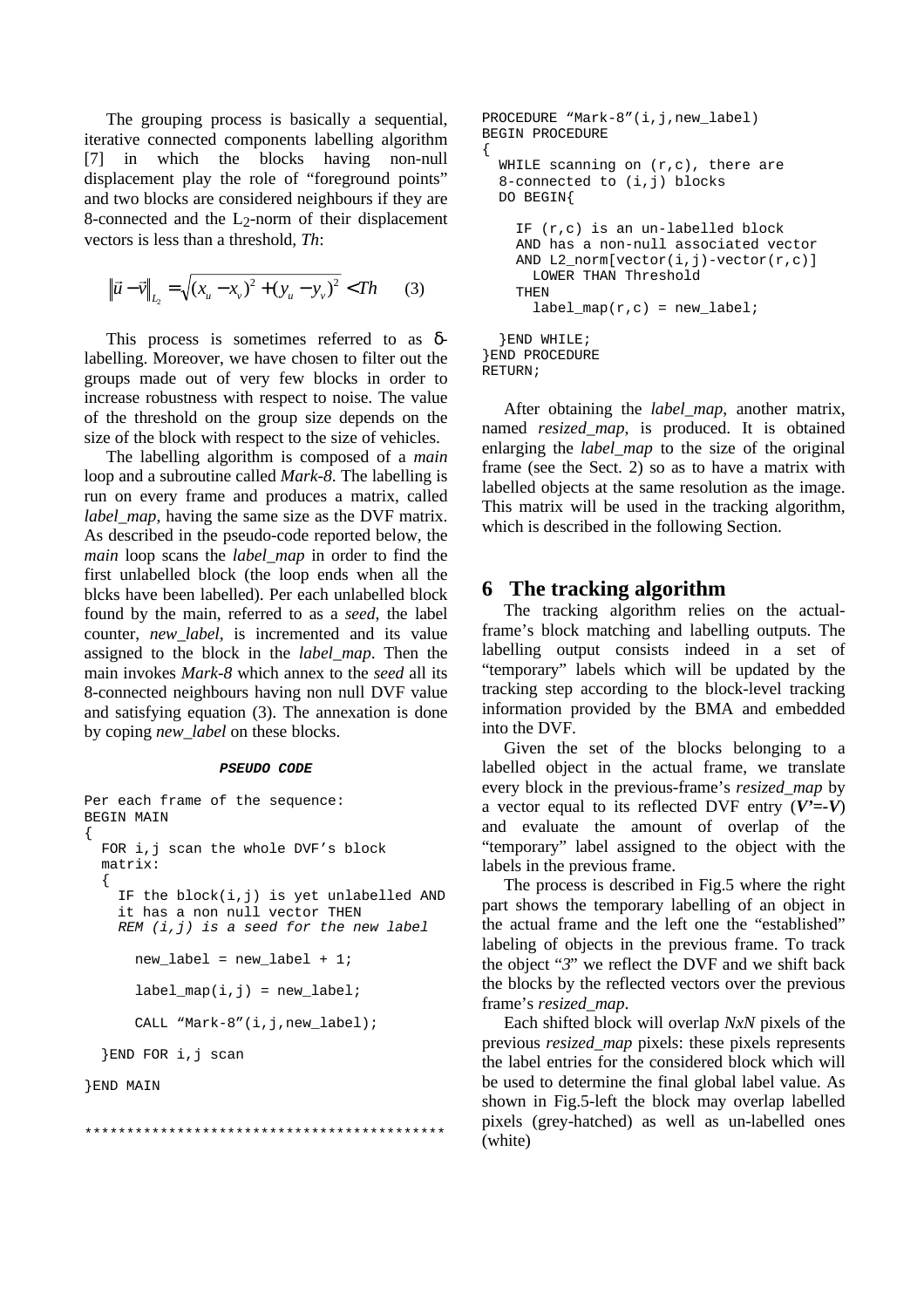

Fig.5 - Tracking an object on the basis of its component blocks

Scanning all the pixels of the shifted label "*3*" we calculate the number of entries for each different pixel label. After repeating these operations for each block we finally obtain an array of label values, where each cell contains the number of the entries for that label value. The number of the cell that contains the maximum number of entries will be the new label for all the blocks of the actual object. With reference to Fig.5-left, it is evident that the maximum number of entries will be found at the location number "5" of the mentioned array. Consequently, Fig.6 shows the result of tracking the temporary label "*3*", which has been turned into label "5".



*3*" of Fig.5.

The process is repeated for each temporary label of the actual frame in order to track all the object in the frame. Fig.7 shows the tracking of two vehicles over two contiguous shots: time  $= t$  on the left and time  $= t+1$  on the right. The vehicles in the right image hold the same labels as the corresponding vehicles in the left image.



Fig.7 - Tracking output in two successive frames of a traffic sequence

If for a certain temporary label we find no overlap with the *resized\_map* of the previous frame, then a new unused label value will be given to this label (it is a "new born").

Moving objects evolves in the scene. Frame by frame we can recover their shape at the resolution of the BMA's blocks grid (for example, see Fig.7). Objects motion, together with low-resolution shape recovery, noise and consequent filtering operations, may causes substantial changes in vehicles shape and size.

For these reasons it may happens that the maximum number of overlapped pixels corresponds to the "unlabelled" label. The problem arises especially in case of objects made out of a few blocks. If we simply assigned the object the label corresponding to the maximum number of overlapped pixels we might label as a "new born" an object which conversely could be tracked. Hence, in this situation we look for the presence labelled pixels and choose as the new label for our object the label value with the maximum number of pixel entries.

#### **7 Conclusion**

Our initial experimental results shows that the developed procedure (i.e. BMA with the correlation threshold, adaptive filtering, grouping and tracking) is effective in detecting and tracking vehicles.

The worst problem with BMA seems to be its computational load. For this reason, we plan to develop a new BMA approach in which "interest blocks" are pre-selected on the basis of a rough motion estimate provided by frame differencing. We are also working on improvements of the tracking step based on exploiting the feedback coming from several high-level rules.

As for vehicle detection, there can be still some over-segmentation effect when vehicles are too big with respect to block size. Examples are buses or, when images are significantly affected by perspective, vehicles very close to the cameras. To